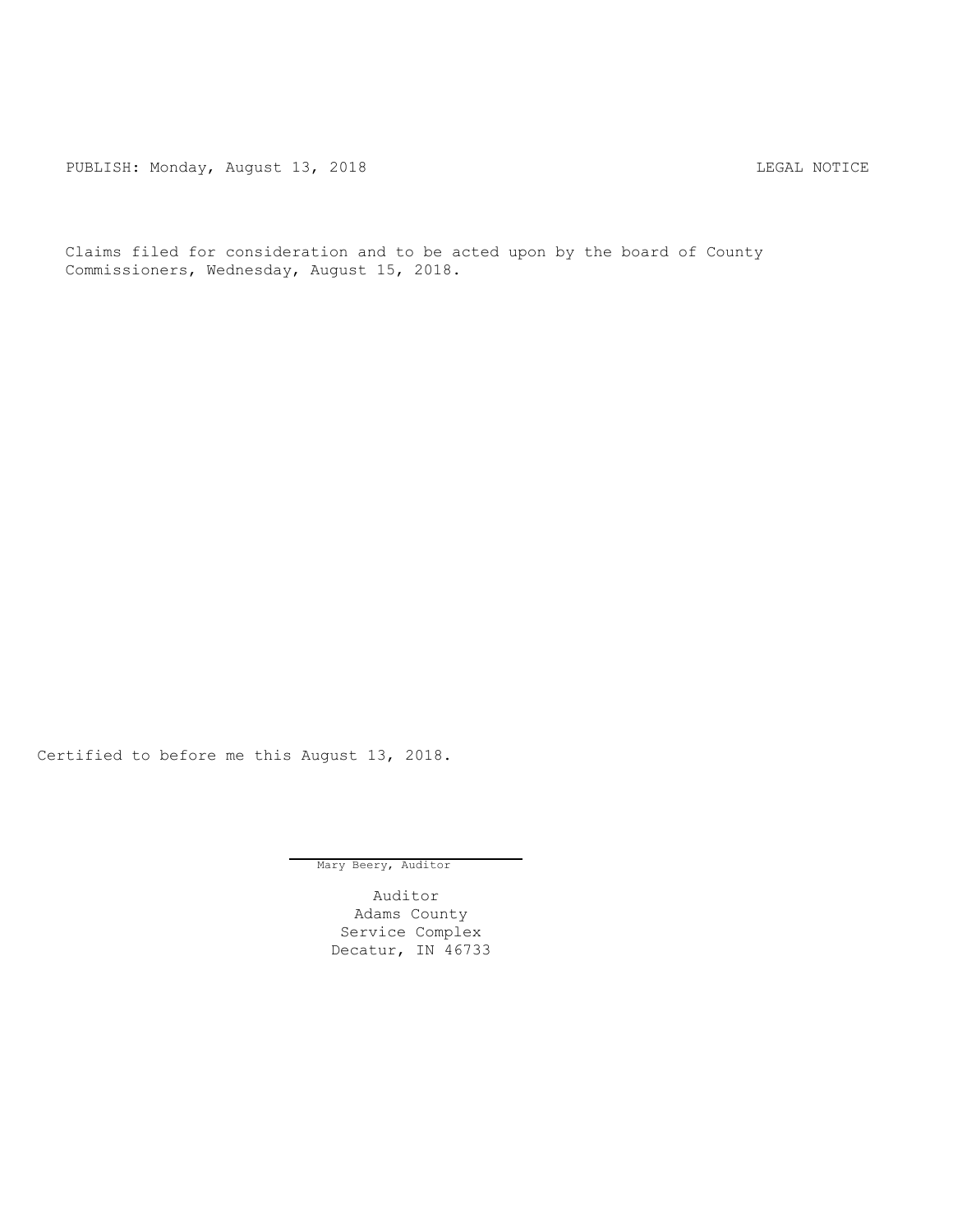

## **Claims Docket for Newspaper Adams County, Indiana**

## For Period: **7/19/2018** to **8/1/2018**

*313 W. Jefferson St. Decatur, IN 46733 (219) 724-2600*

## Date Claims to be Paid: **8/15/2018**

| <b>Vendor</b>                            | <u>Amount</u> | <b>Vendor</b>                             | <b>Amount</b> |
|------------------------------------------|---------------|-------------------------------------------|---------------|
| Adams County Council On Aging, Inc.      | 2,400.00      | Adams Memorial Hospital                   | 33,528.85     |
| Appraisal Research Corporation           | 7,379.63      | AT & T Mobility                           | 823.24        |
| Berne Ready Mix                          | 3,317.68      | <b>Berne Witness</b>                      | 2,200.00      |
| Suburban Propane LP                      | 82.50         | Brateman's, Inc.                          | 1,500.00      |
| Butler, Fairman, & Seufert               | 51,001.44     | <b>Charles Bowers</b>                     | 2,333.33      |
| Chet's Pest Control                      | 30.00         | Cintas Location #338                      | 265.07        |
| Decatur Hardware & Rental                | 12.54         | <b>Complete Printing Service</b>          | 148.00        |
| Decatur Daily Democrat                   | 41.64         | <b>Decatur Dental Services</b>            | 938.60        |
| MAXIMUS Consulting Services, Inc.        | 3,750.00      | Douglas L. Bauman                         | 453.20        |
| Everett Refrigeration & Electric         | 891.25        | Gordon Food Service                       | 3,863.23      |
| Graybar                                  | 247.32        | Indiana State Police                      | 166.00        |
| Landis & Sons Drainage                   | 53.03         | Lehman Feed Mill                          | 3,264.00      |
| Manatron Inc.                            | 11,515.21     | Parrish Electric/PhazPak Inc              | 11.88         |
| Quill Corporation                        | 175.15        | Roto-Rooter                               | 200.00        |
| Shifferly Dodge                          | 29,883.00     | Stone-Street Quarries, Inc.               | 285.18        |
| Summit Radiology, PC                     | 98.64         | Town Of Monroe                            | 112.00        |
| West Payment Center                      | 97.16         | Miller, Burry & Brown, P.C.               | 8,453.25      |
| Imi Irving Material, Inc.                | 2,879.10      | Jay County REMC                           | 35.97         |
| Assoc. of IN Prosecuting Attorneys, Inc. | 720.00        | Bluhm & Reber                             | 525.00        |
| B Secure Alarm Systems, Inc.             | 250.00        | Hi-Way Service, Inc.                      | 38.21         |
| Summit City Reporting, Inc.              | 298.68        | Indiana County Auditors' Association      | 400.00        |
| Connie Sprunger                          | 26.40         | Geneva Municipal Utilities                | 556.01        |
| Best-One of Monroe                       | 63.07         | Kristina Nichols                          | 55.00         |
| <b>Expert Transmission</b>               | 37.40         | Harvest Land Co-op                        | 2,672.37      |
| Koorsen Fire and Security, Inc.          | 331.95        | Adams County Truck Repair, Inc.           | 114.08        |
| Northeast Indiana Urology                | 114.88        | <b>Missy Smitley</b>                      | 10.56         |
| Beth A. Webber                           | 642.24        | <b>ERS</b> Wireless Communications        | 366.00        |
| Michael G. Werling                       | 810.00        | Troyer's Market LLC                       | 5,215.69      |
| <b>Uricks Trucking</b>                   | 1,624.00      | Bi-County Services, Inc                   | 3,276.00      |
| Barnes & Thornburg                       | 7,022.00      | Deborah A. Schantz                        | 67.00         |
| <b>Bureau of Motor Vehicles</b>          | 30.00         | Extinguisher Co. No. 1                    | 102.50        |
| <b>Stationair's Express</b>              | 369.79        | Petro Reporting Service, Inc.             | 394.10        |
| Chad Kukelhan                            | 180.00        | FlexPAC                                   | 1,049.61      |
| Paul W Rumple                            | 50.00         | Decatur Ace Hardware                      | 446.50        |
| Havel                                    | 312.00        | First Response                            | 21.82         |
| Corrisoft                                | 283.25        | Central Customer Charges                  | 149.35        |
| Robert W Reef                            | 50.00         | <b>Adams County Community Corrections</b> | 344.00        |
| James J. Voglewede, Jr.                  | 143.52        | Ebberts Seed and Chemical                 | 1,243.90      |
| <b>IEHA</b>                              | 210.00        | Frontier                                  | 147.37        |
| Vance Outdoors, Inc.                     | 111.68        | <b>ICAA</b>                               | 675.00        |
| Lutheran Medical Group LLC               | 363.00        | U.S. Aggregates Inc.                      | 18,990.93     |
| Kristina A. Nichols/Cans for CoPays      | 332.55        | RPM Machinery, LLC                        | 24,971.00     |
| Wex Bank                                 | 339.46        | Electronic Strategies, Inc.               | 21,885.45     |
| Brownells, Inc.                          | 151.95        | Jessica Nix                               | 1,443.40      |
| Douglas Hartman                          | 50.00         | Leonard Corral Jr.                        | 234.00        |
| H.J. Umbaugh & Associates                | 1,400.00      | <b>Element Materials Technology</b>       | 30.00         |
| C & G Farm Drainage                      | 2,400.00      | John D. Cowan                             | 699.99        |
| JPMorgan Chase Bank NA                   | 233.33        | <b>Staples Business Advantage</b>         | 497.02        |